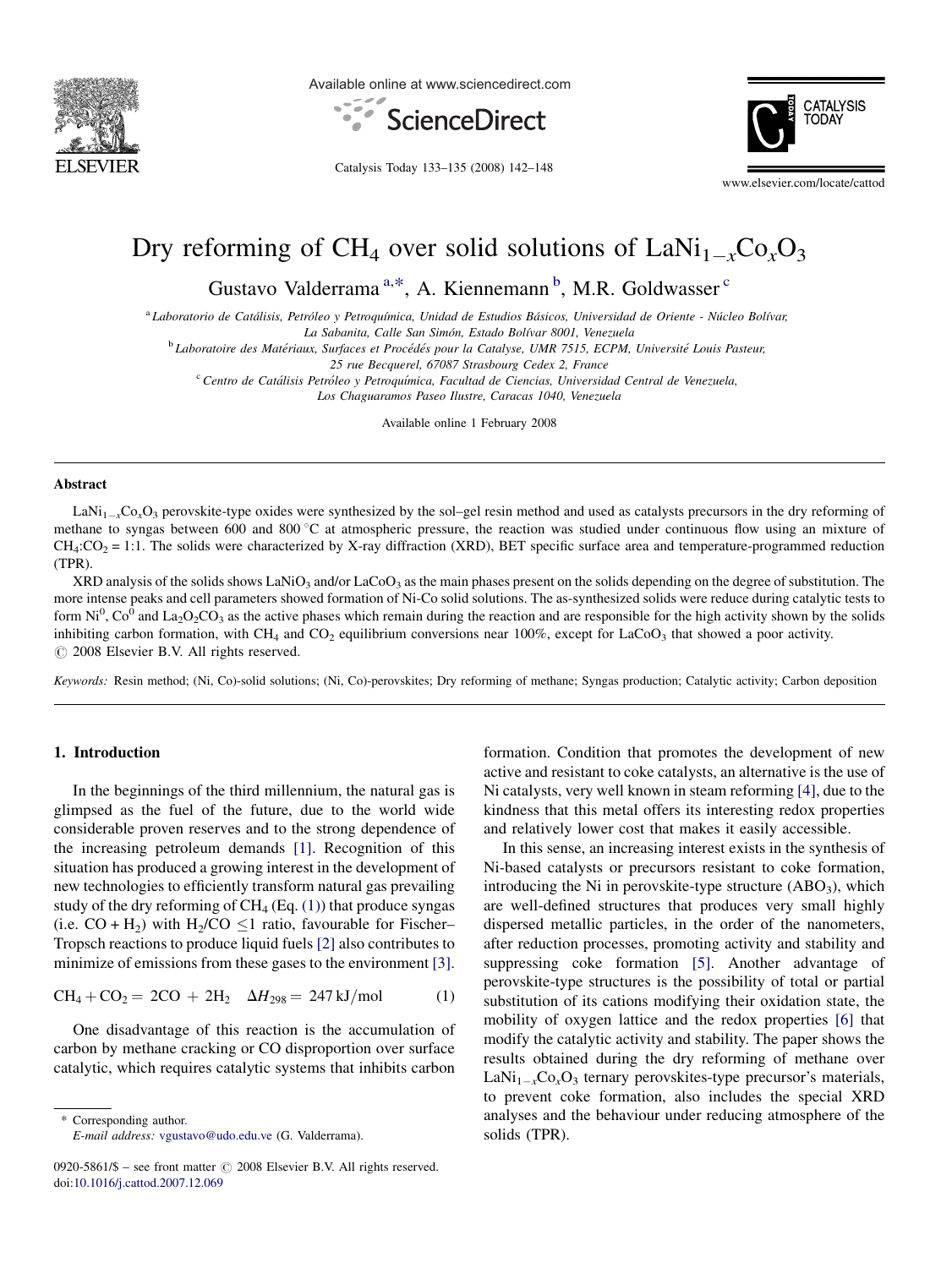#### <span id="page-1-0"></span>2. Experimental

# 2.1. Synthesis of perovskite-type oxides

 $\text{LaNi}_{1-x}\text{Co}_x\text{O}_3$  ternary oxides were prepared by the resin sol–gel method [\[7\],](#page-6-0) dissolving the expected stoichiometric amounts of cations acetate in excess propionic acid. Solutions of metals B (Ni and/or Co) were mixed and lanthanum solution was then added. The resulting solution was refluxed at a temperature close to the boiling point of the propionic acid until total evaporation to form a resin. Then liquid  $N_2$  is added to crystallize the resin that is dried overnight at  $110\degree C$  and calcined at 750 °C (4 h, 3 °C/min).

#### 2.2. Characterization

The solids were characterized before and after the catalytic test by techniques such as X-ray diffraction (XRD), BET specific surface area and temperature-programmed reduction (TPR).

XRD analyses were performed to determined the internal structure of the synthesized solids, using a SIEMENS D5000 equipment with a copper anode ( $K\alpha_{Cu} = 1.54056$  Å), operated an accelerating voltage of 40 kV and intensity of 20 mA. The acquisition of the diffraction data depends on the required study; e.g. the diffractograms were recorded in the angular zone between  $\theta$  and  $2\theta$  values  $10^{\circ}$ –90° with a step size of 0.05 and 27 s per step to obtained initials phases and calculation the cell parameters, a step size of 0.02 and 1 s per step after RTP and catalytic test, and values range  $32^{\circ}-35^{\circ}$  with a step size of 0.02 and 30 s per step to confirm the solid solution formation. The powder camera method that consists on the pulverization of the solid was used to guarantee a homogeneous and abundant size of grains that promotes the formation of all the symmetry planes increasing the sensibility of each sign. Phase's recognition was obtained by comparison with JCPDS files using the database PDF and software EVA 3.30 programs.

BET specific surface areas were determined by  $N_2$ adsorption at 77 K, using  $\sim$ 100 mg of previously out gassed sample a  $10^{-6}$  Torr with Sortometer Coulter SA 3100 equipment.

TPR analyses were carried out in a quartz reactor using 50 mg of sample, under reducing mixture flow of  $H_2$  (2 ml/min) diluted in argon (50 ml/min) and increasing from room temperature to 900 °C at 15 °C/min. The coke deposition on the catalysts after reaction was determined by this technique



Fig. 1. Thermal treatment used in the dry reforming of CH<sub>4</sub>.

with similar procedure. The calibration of hydrogen uptake was done by referring to the TPR peak of known amount of a standard (pure  $H_2$ ) taken in identical conditions.

#### 2.3. Dry reforming of methane

Catalytic studies were carried out, in a 6.6 mm i.d. quartz reactor with  $\sim$ 200 mg of solid without previous reduction, between 600 and 800  $^{\circ}$ C at atmospheric pressure, under a fixedbed continuous flow  $(CH_4:CO_2 = 1:1$  ratio, Ar as diluents 35 ml/min and  $N_2$  as internal standard 5 ml/min and total flow of 50 ml/min, WHSV = 15 l/h g) The outlet gas was analysed simultaneously by two gas chromatographs, the first allows separating hydrogen, nitrogen, methane and monoxide of carbon on a Tami 5 column; the second quantified argon, methane and  $CO<sub>2</sub>$  on a Hayesep R column.

Two temperature regimes for dry reforming of methane were used. The first one temperature was increased from room temperature to 600  $\degree$ C at a rate of 10  $\degree$ C/min. Once steady state conditions were reached  $(\sim 30 \text{ min})$  analyses started and continue within 15 min intervals (Fig. 1). The temperature was then increased with 50  $\degree$ C intervals from 600 to 800  $\degree$ C at 4 8C/min, following a similar procedure ''Semi-cycle''. A reverse protocol was followed to decrease the temperature from 800 to 600 °C "cycle". During the cycle, methane and  $CO<sub>2</sub>$ conversions and  $H_2$  and CO selectivities were calculated in a similar way as reported elsewhere [\[8\].](#page-6-0)

## 3. Results and discussions

The results of BET specific surface area, XRD, reduction percentages and carbon formation are summarized in the Table 1. It is observed that the sol–gel method via propionic

Table 1

BET specific surface area and, XRD results of the synthesized solids at  $750^{\circ}$ C

| Precursor solid                                      | $SA(m^2/g)$ | XRD initial phase                       | XRD after redox                        | XRD after reaction                                     |  |
|------------------------------------------------------|-------------|-----------------------------------------|----------------------------------------|--------------------------------------------------------|--|
| LaNiO <sub>3</sub>                                   | 7.5         | LaNiO <sub>3</sub>                      | Ni, $La_2O_3$                          | Ni, La <sub>2</sub> O <sub>2</sub> CO <sub>3</sub>     |  |
| $LaNi0.8Co0.2O3$                                     | 6.9         | LaNiO <sub>3</sub>                      | Ni, Co, La <sub>2</sub> O <sub>3</sub> | Ni, Co, $La_2O_2CO_3$                                  |  |
| LaNi <sub>0.7</sub> Co <sub>0.3</sub> O <sub>3</sub> | 39.4        | LaNiO <sub>3</sub>                      | Ni, Co, La <sub>2</sub> O <sub>3</sub> | Ni, Co, La <sub>2</sub> O <sub>2</sub> CO <sub>3</sub> |  |
| LaNi <sub>0.5</sub> Co <sub>0.5</sub> O <sub>3</sub> | 9.5         | LaNiO <sub>3</sub> , LaCoO <sub>3</sub> | Ni, Co, La <sub>2</sub> O <sub>3</sub> | Ni, Co, La <sub>2</sub> O <sub>2</sub> CO <sub>3</sub> |  |
| La $\rm{Ni_{0.4}Co_{0.6}O_{3}}$                      | 5.6         | LaCoO <sub>3</sub>                      | Ni, Co, La $(OH)_3$                    | Ni, Co, La <sub>2</sub> O <sub>2</sub> CO <sub>3</sub> |  |
| LaNi <sub>0.2</sub> Co <sub>0.8</sub> O <sub>3</sub> | 6.4         | LaCoO <sub>3</sub>                      | Ni, Co, La <sub>2</sub> O <sub>3</sub> | Ni, Co, $La_2O_2CO_3$                                  |  |
| LaCoO <sub>3</sub>                                   | 4.2         | LaCoO <sub>3</sub>                      | Co, $La2O3$                            | Co, $La_2O_3$                                          |  |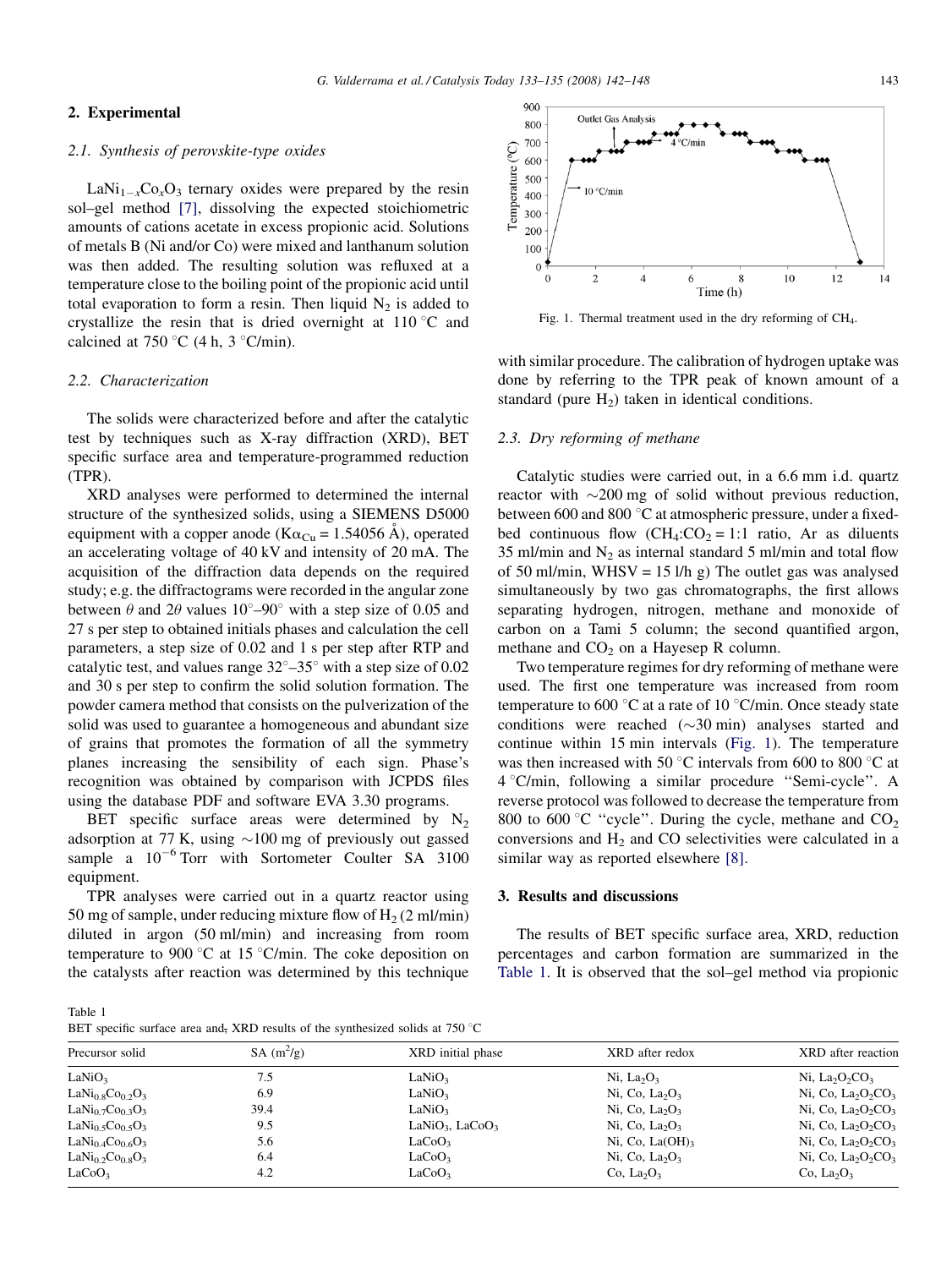

Fig. 2. XRD patterns of  $\text{LANi}_{1-x}\text{Co}_x\text{O}_3$  system.

acid is appropriate for the synthesis of crystalline phases of perovskite-type oxides in the expected stoichiometric with specific surface areas in the range of  $4-39 \text{ m}^2/\text{g}$ , in agreements with previously reported values [\[5,8\].](#page-6-0)

The diffraction patterns of the as-synthesized solids (Fig. 2), showed a good crystallization of the perovskite phase without the presence of polluting phases. Which was dependent on the substitution degree (x): for  $x \le 0.4$  isomorphs LaNiO<sub>3</sub> solids are obtained, while for  $x \geq 0.6$  LaCoO<sub>3</sub> structure is formed ([Table 1](#page-1-0)), in agreement with previously reported observations [\[9\]](#page-6-0).

Amplification of the angular area between  $32^{\circ}$  and  $35^{\circ}$ corresponding to  $\text{LaNi}_{1-x}\text{Co}_x\text{O}_3$  more intense peaks diffraction (Fig. 3), shows a split characteristic of rhombohedra symmetry [\[10\]](#page-6-0). Although LaNiO<sub>3</sub> main peak does not show this splitting its distortion is rhombohedra, since the second peak with a very weak signal is overlap giving to an asymmetric wide peak [\[11\]](#page-6-0) (Fig. 3). While the position of the peaks of maximum intensity of ternary solids shift regularly between the peaks used as reference for LaNiO<sub>3</sub> (33.16°) and LaCoO<sub>3</sub> (33.44°) binary perovskite-type oxides, these signals progressive shift with increasing Co content (Fig. 3) suggesting the formation of a solid solution [\[12\].](#page-6-0)

To investigate the effect on rhombohedra cell parameters of the partial substitution of B cation, these parameters were calculated for each  $x$  value, indexing the two most intensive diffraction peaks (Fig. 2) in the planes corresponding to (1 1 0)

Table 2 Lattice parameters for hexagonal and rhombohedra symmetries

| LaNi <sub>1-x</sub> Co <sub>x</sub> O <sub>3</sub> (x) | Hexagonal symmetry | Rhombohedra<br>symmetry |                |        |          |
|--------------------------------------------------------|--------------------|-------------------------|----------------|--------|----------|
|                                                        | a(A)               | b(A)                    | $c(\tilde{A})$ | a(A)   | $\alpha$ |
| $\Omega$                                               | 5.4327             | 5.4327                  | 13.2210        | 5.4091 | 60.29    |
| 0.2                                                    | 5.4287             | 5.4287                  | 13.2218        | 5.4080 | 60.25    |
| 0.3                                                    | 5.4296             | 5.4296                  | 13.1608        | 5.3919 | 60.47    |
| 0.5                                                    | 5.4327             | 5.4327                  | 13.1304        | 5.3846 | 60.59    |
| 0.6                                                    | 5.4121             | 5.4121                  | 13.1468        | 5.3821 | 60.37    |
| 0.8                                                    | 5.4308             | 5.4308                  | 13.1178        | 5.3798 | 60.60    |
| 1.0                                                    | 5.4175             | 5.4175                  | 13.0927        | 5.3693 | 60.60    |

and  $(2 0 2)$  LaNiO<sub>3</sub> (JCPDS 33-0711) to an ideal hexagonal system, which were used the rhombohedra parameters obtain (Table 2). Hexagonal and rhombohedra symmetry was calculated through the equations reported by Klug and Alexander [\[13\]](#page-6-0).

The cell rhombohedra parameters of  $\text{LAN}_{1-x}\text{Co}_x\text{O}_3$ decreases with Co content (Fig. 4) from  $5.409$  to  $5.369$  Å, since the substitution of the cation  $Ni^{3+}$  with a 0.56 Å radium for  $\text{Co}^{3+}$  with a 0.52 Å radium causes a decrease of the distance  $d_{\text{B}-\text{O}}$  in the perovskite structure. The calculated rhombohedra cell parameters (Table 2) follow Vegart Law [\[14\]](#page-6-0) that defines solid solutions, that is to say, they show a lineal variation with respect to the substitution degree (Fig. 4), confirming the solid solutions formation among these ternary systems. The lineal variation serves as a calibration method of lattice parameters, to evaluate the migration of Ni or Co of perovskite-type structure that are not completely destroyed or that could be formed during the catalytic evaluation, without knowing the exact deformation of the formed structure.

Analysis of the reduction profiles of these solids ([Fig. 5](#page-3-0)) shows the several peaks formations, which correspond to different Ni and Co intermediate species. For example, during the reduction of LaNiO<sub>3</sub>; the XRD patterns of first  $\alpha$ -peak at 360 °C ([Fig. 6\)](#page-3-0), show that LaNiO<sub>2.7</sub> is formed without total destruction of the perovskite-type structure, tolerating a significant oxygen deficiency similar to the oxygen desorption and surface reduction 19.1% ([Table 3](#page-3-0)), demonstrating the mobility of lattice oxygen [\[15\]](#page-6-0). The second peak appears at 395 °C corresponding to  $La_2Ni_2O_5$  phase, and the third larger



Fig. 3. XRD patterns of  $\text{LaNi}_{1-x}\text{Co}_x\text{O}_3$  more intense peaks.



Fig. 4. The rhombohedra  $a<sub>R</sub>$  cell parameters.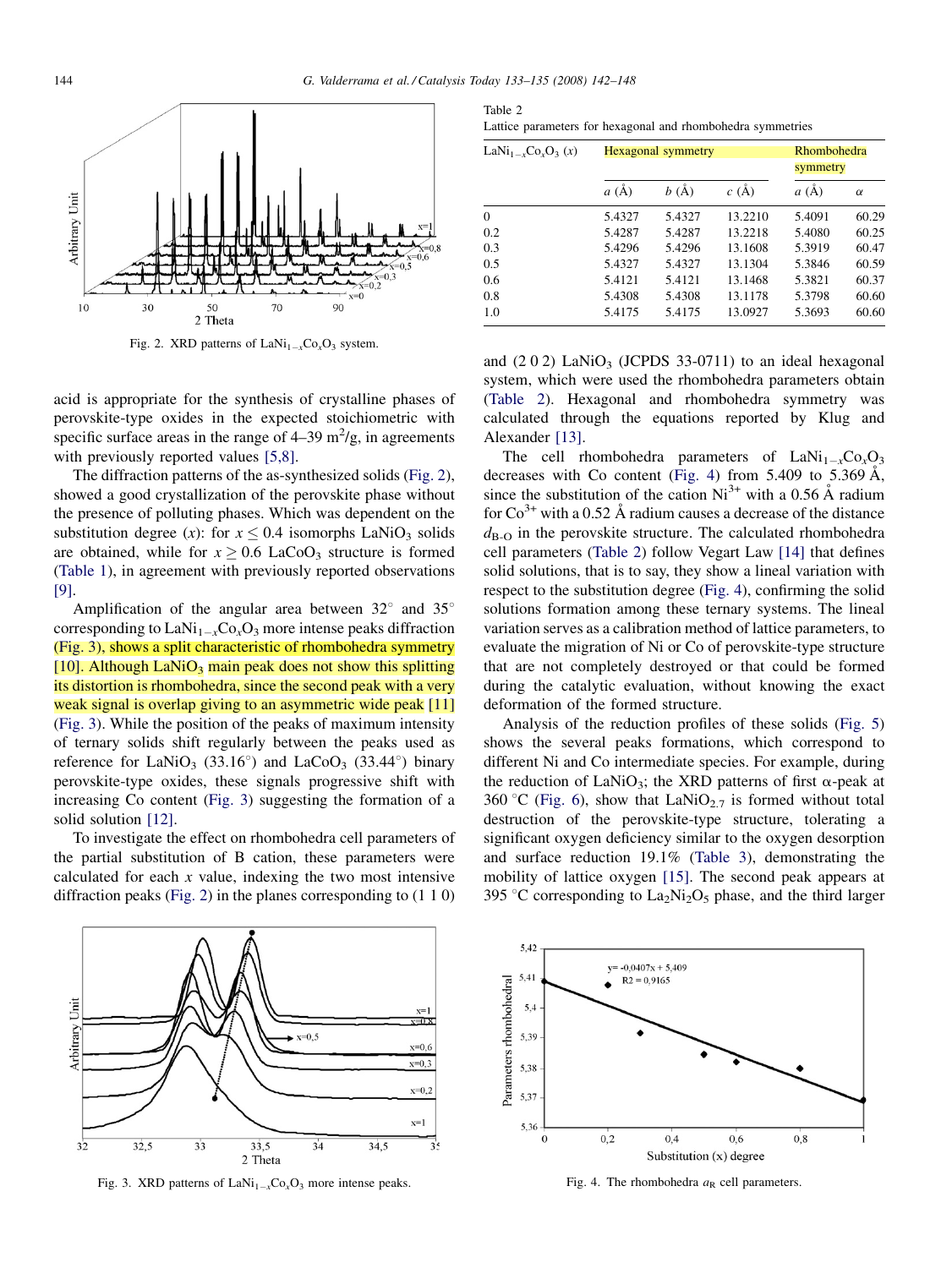<span id="page-3-0"></span>





Fig. 6. LaNiO<sub>3</sub> crystalline phases as a function of the reduction temperature.

 $\beta$ -peak at 540 °C bulk reduction correspond to Ni<sup>0</sup> and La<sub>2</sub>O<sub>3</sub> occurs [\[16\].](#page-6-0) Based on these results, the reduction steps are written as follows:

$$
2LaNiO3 + H2 \rightarrow La2Ni2O5 + H2O
$$
 (2)

$$
La_2Ni_2O_5 + 2H_2 \to La_2O_3 + 2Ni + 2H_2O
$$
 (3)

While, the diffraction patterns of different peaks  $LaCoO<sub>3</sub>$ (Fig. 7), show that at 377  $\mathrm{C}$  the reduction occurs very quickly hindering identification of the possible phases formed (Fig. 7). However, it has been reported [\[17\]](#page-6-0) that at 385 °C the LaCoO<sub>2.75</sub> phase is obtained. Based on this result we assume that the first reduction  $\alpha$ -peak corresponds to this phase with reduction 25.3% (Table 3), similar behaviour to LaNiO<sub>3</sub>, which at 420  $\degree$ C decreases to form  $La_4Co_3O_{10}$  without total destruction of the  $LaCoO<sub>3</sub>$  phase corroborating the mobility of oxide ions, then at 600 °C the total reduction with the formation of  $Co^0$  and  $La_2O_3$ 

Table 3 Temperatures, reduction and coke results of the synthesized solids at  $750^{\circ}$ C



Fig. 7. LaCoO<sub>3</sub> crystalline phases as a function of the reduction temperature.

occurs (Fig. 7). According to:

$$
LaCoO3 + 0.25H2 \rightarrow LaCoO2.75 + 0.25H2O
$$
 (4)

$$
4LaCoO_{2.75} + H_2 \rightarrow La_4Co_3O_{10} + Co + H_2O
$$
 (5)

$$
La_4Co_3O_{10} + 4H_2 \rightarrow 2La_2O_3 + 3Co + 4H_2O
$$
 (6)

The reduction of the solid  $\text{LaNi}_{0.5}\text{Co}_{0.5}\text{O}_3$  follows the same scheme observed for the perovskite-type oxide used as reference (Eqs.  $(2)$ – $(6)$ ), behaviour that can be extrapolated to all the ternary solids.

When comparing the reduction temperatures of these binary oxides to other synthesis methods reported [\[8,16,18\]](#page-6-0) with similar surfaces areas, it is observed that propionic acid synthesis method favours reduction of the solids at lower temperatures. It is noted that Ni- or Co-substitute oxide begins to reduce at lower temperature than the host oxide (Table 3) even when the host and substitute cations have the same valence, this synergetic effect important should be considered during catalytic test.

The XRD patterns do not show  $Ni<sup>0</sup>-Co<sup>0</sup>$  alloy formation suggesting a high metallic dispersion. However, alloy formation can not be discarded between metals with particles size  $\leq$ 10 Å, below the detection limit of X-rays [\[19\]](#page-6-0) since peaks of  $Ni<sup>0</sup>$  and Co<sup>0</sup> phases from ternary solids ([Fig. 8\)](#page-4-0) are among those of binary perovskites.

 $\text{LaNi}_{1-x}\text{Co}_x\text{O}_3$  precursor was used without reduction prior to catalytic measurements. Changes in CO yield as a function of temperature are shown in [Fig. 9.](#page-4-0) It is observed that an increase in Co content on the precursor perovskite-type oxide rises the initial temperature at which the reforming reaction takes place,

| Precursor solid                                      | 1st Peak         |        | 2nd Peak         |           | 3rd Peak         |        | Total  |              |
|------------------------------------------------------|------------------|--------|------------------|-----------|------------------|--------|--------|--------------|
|                                                      | $T({}^{\circ}C)$ | Red(%) | $T({}^{\circ}C)$ | $Red(\%)$ | $T({}^{\circ}C)$ | Red(%) | Red(%) | Coke $(\% )$ |
| LaNiO <sub>3</sub>                                   | 360              | 19.1   | 395              | 12.5      | 540              | 54.3   | 85.9   | 0.7          |
| $LaNi0.8Co0.2O3$                                     | 355              | 23.5   | 385              | 10.2      | 537              | 50.2   | 83.9   | 2.8          |
| LaNi <sub>0.7</sub> Co <sub>0.3</sub> O <sub>3</sub> | 347              | 20.8   | 385              | 26.9      | 530              | 38.7   | 86.4   | 0.9          |
| LaNi <sub>0.5</sub> Co <sub>0.5</sub> O <sub>3</sub> | 353              | 22.8   | 390              | 10.7      | 556              | 55.1   | 88.6   | 2.7          |
| LaNi <sub>0.4</sub> Co <sub>0.6</sub> O <sub>3</sub> | 348              | 19.8   | 390              | 13.4      | 562              | 57.3   | 90.5   | 0.1          |
| LaNi <sub>0.2</sub> Co <sub>0.8</sub> O <sub>3</sub> | 356              | 21.2   | 408              | 12.7      | 586              | 52.5   | 86.4   | 0.3          |
| LaCoO <sub>3</sub>                                   | 377              | 25.3   | 420              | 14.6      | 600              | 57.1   | 97.0   | 0.3          |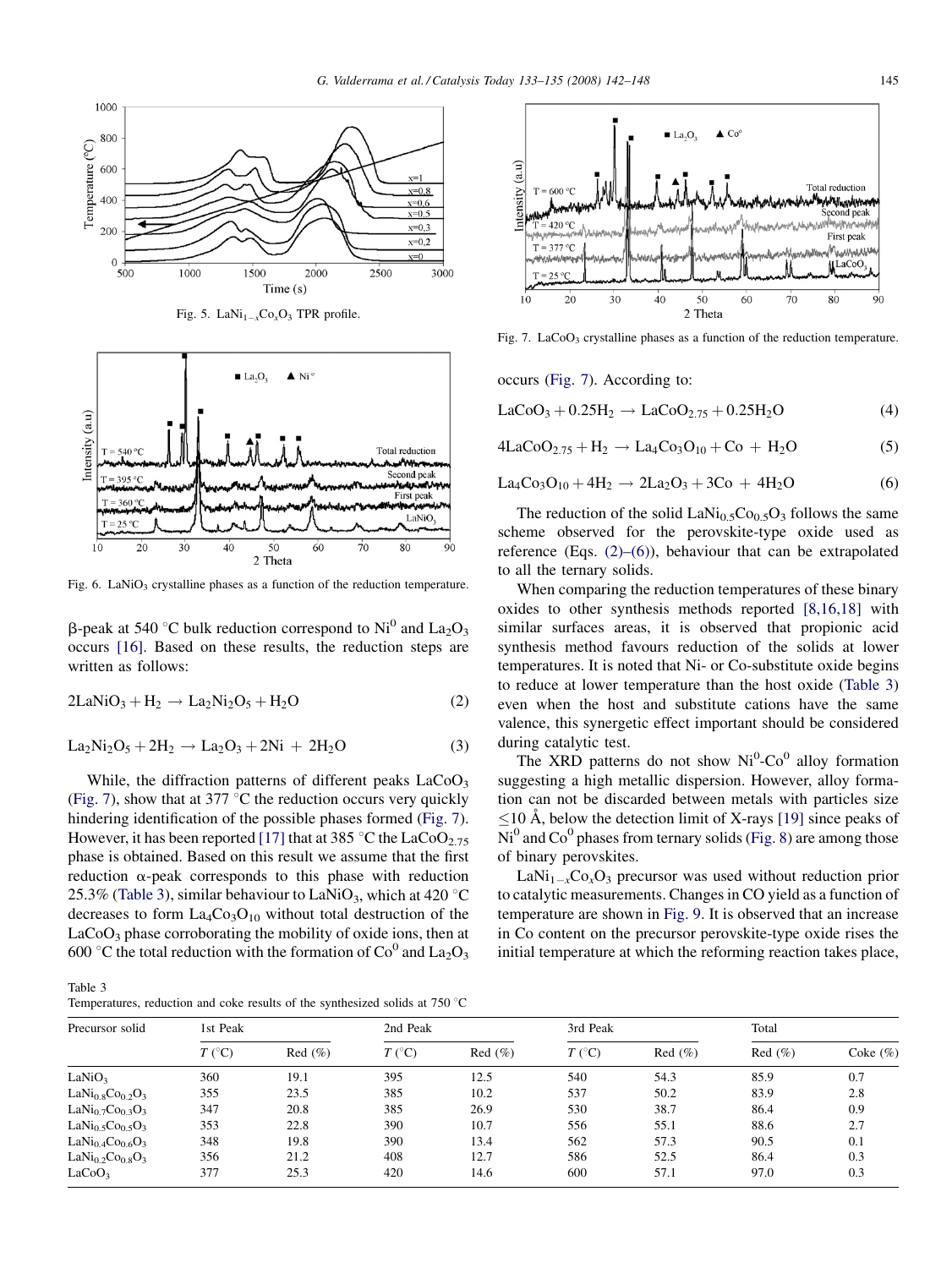<span id="page-4-0"></span>

Fig. 8. XRD patterns of peaks respect to Ni<sup>0</sup> and Co<sup>0</sup> phases of LaNi<sub>1-x</sub>Co<sub>x</sub>O<sub>3</sub>.

due to the fact that Co reduction to  $Co<sup>0</sup>$  requires higher temperatures than Ni [\(Table 3](#page-3-0)).

The observed difference in CO yield during the rise and decrease of temperature (Fig. 9) is known as hysteresis phenomenon [\[20\],](#page-6-0) which occurs due to the initial lack of activity of the solids at  $650\,^{\circ}\text{C}$ , produced by the absence of  $Co<sup>0</sup>$  active species. Such a phenomenon is not important



Fig. 10. CH<sub>4</sub> and CO<sub>2</sub> conversions on unreduced LaNi<sub>1-x</sub>Co<sub>x</sub>O<sub>3</sub> at 800 °C.

for high Ni ( $x \leq 0.3$ ) contents reaching a stationary state of activation between 650 and 800 $\degree$ C. It is evident that activation of the solids occurs in situ, due to the presence of a reducing atmosphere formed by the gases  $(CH_4, CO, H_2)$  in the reaction media that promotes formation of the active species  $Ni<sup>0</sup>$ ,  $Co<sup>0</sup>$  and  $La<sub>2</sub>O<sub>2</sub>CO<sub>3</sub>$ [\(Table 1\)](#page-1-0).



Fig. 9. CO yield as a function of temperature. Rise (—) and descent (- - -) cycles.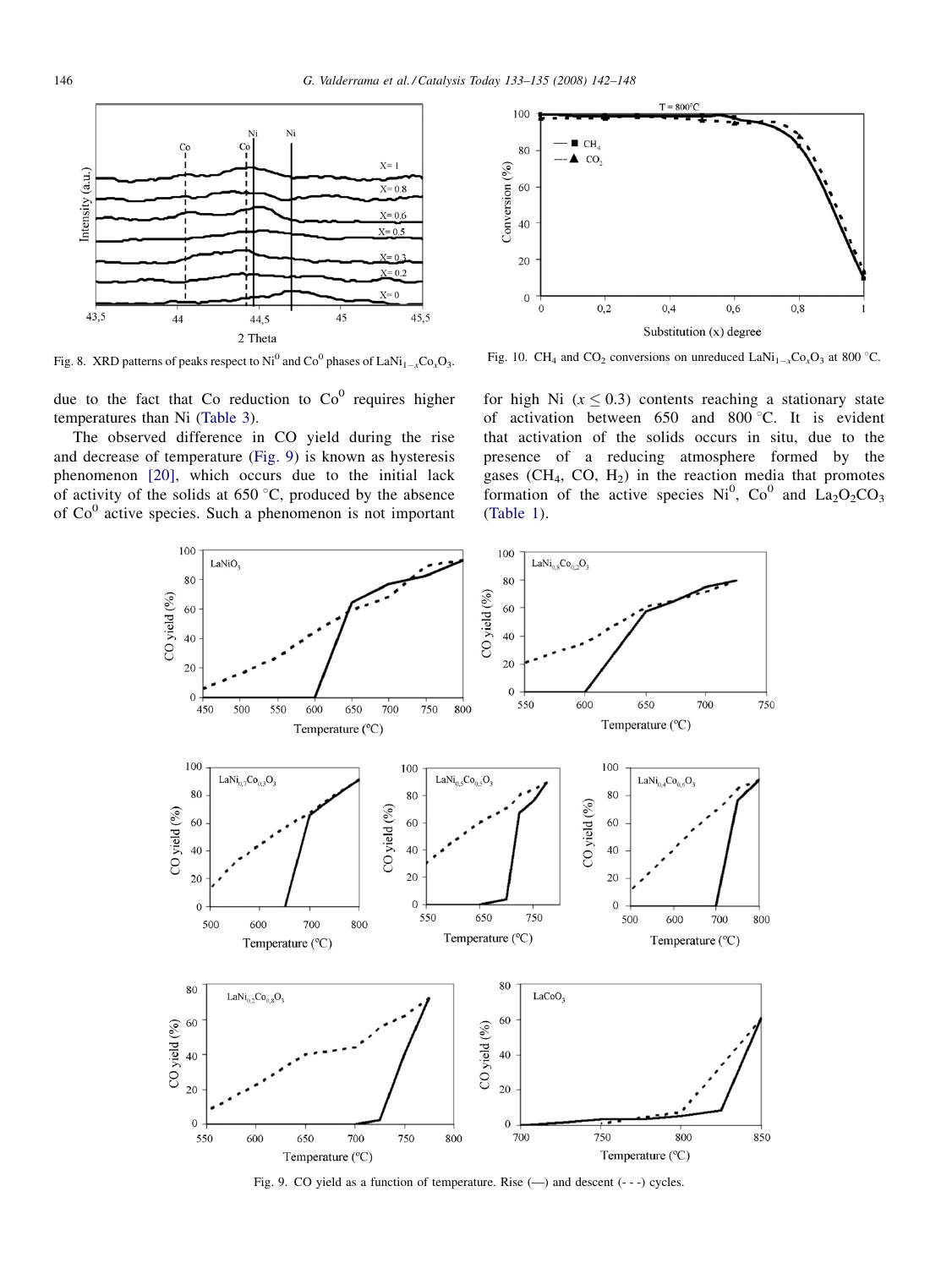

Fig. 11. Dry reforming of methane:  $X_{\text{CH}_4}/X_{\text{CO}_2}$  ratio.

The evolution of  $CH_4$  and  $CO_2$  conversions during the dry reforming of methane at 800  $\degree$ C over the solids solution synthesized is shown in [Fig. 10.](#page-4-0) It is observed that conversions of both gases are favoured on the Ni  $(x < 0.6)$  rich solids, with values close to the thermodynamic balance  $(\sim 100\%)$  and a  $X_{\text{CH}_4}/X_{\text{CO}_2}$  ratio close to 1 (Fig. 11), suggesting that Ni favours reaction [\(1\).](#page-0-0)

 $LaCoO<sub>3</sub>$  showed a poor activity ([Fig. 9](#page-4-0)) due to the initial activation time needed to in situ reduce  $\text{Co}^{3+}$  to  $\text{Co}^{0}$  [\[21\]](#page-6-0) and to the absence of  $La_2O_2CO_3$  phase ([Table 1](#page-1-0)). However, synergetic effect have also been observed in  $\text{LANi}_{0.2}\text{Co}_{0.8}\text{O}_3$  with the presence of Ni in doping quantities since presents high activity for the reaction [\(Fig. 9\)](#page-4-0) reaching  $CH_4$  and  $CO_2$  conversions of 82 and 88%, respectively, which indicated that the presence of Ni promotes Co activation and eliminates the initial induction period.

On the other hand, it is observed (Fig. 12) that the Ni  $(x \le 0.6)$  rich solids produce high selectivities toward the formation of syngas, with  $CH<sub>4</sub>$  conversions slightly higher than that of  $CO<sub>2</sub>$  and  $H<sub>2</sub>$  selectivities slightly superior to that of CO ([Fig. 9](#page-4-0)). This indicates that the reactions (7) and (8) are occurring in a very small extension:

 $CH_4 = C + 2H_2$   $\Delta H_{298} = 74.85 \text{ kJ/mol}$  (7)





Fig. 12. CO and H<sub>2</sub> selectivities obtained for  $\text{LANi}_{1-x}\text{Co}_x\text{O}_3$ .



Fig. 13. XRD patterns of after-reaction  $\text{LaNi}_{1-x}\text{Co}_x\text{O}_3$ .

Accordingly, the methane decomposition reaction (7) increases  $CH_4$  conversion and  $H_2$  selectivity. While water gas shifts reaction (8) decreases the selectivity to CO and increases  $H_2$  selectivity.

XRD analyses of after-reaction solids reveal the presence of  $La_2O_2CO_3$ , Ni and Co phases (Fig. 13) and of very small quantities of coke determined by TPR [\(Table 3](#page-3-0)). The high dispersion of the metallic phases, the presence of  $La_2O_2CO_3$ that plays a very important paper in the reforming (Eq. (9)) and reacts with methane and regenerate  $La_2O_3$  inhibits coke deposits and is responsible for the high activities shown by these solid solutions.

$$
La_2O_3 + CO_2 \rightarrow La_2O_2CO_3 + CH_4 \rightarrow La_2O_3 + 2CO + 2H_2
$$
\n(9)

It is important to point out that in spite of the severe reaction conditions used ([Fig. 1\)](#page-1-0), only small quantities of coke was formed ([Table 3](#page-3-0)), indicating that interaction between metallic species  $Ni^{0}$ - $Co^{0}$  cause an synergetic effect, no clearly understood, that play a very important role in the catalytic behaviour. Therefore, we propose that doping quantities of Co, which reduces at higher temperatures ([Fig. 5](#page-3-0)), stabilize the particles of metallic Ni inhibiting coke formation, while doping quantities of Ni diminishes the temperature of reduction of Co ([Fig. 5\)](#page-3-0) accelerating the activation of the solid.

# 4. Conclusions

The resin sol–gel method via propionic acid is appropriate for the synthesis of solid solutions of perovskite-type structure with high degree of purity. The formation of  $Ni<sup>0</sup>$  and  $Co<sup>0</sup>$  active species occurs at low temperatures through intermediate species formed by stepwise reduction.

The dry reforming of methane shows that the precursor LaNi<sub>1-x</sub>Co<sub>x</sub>O<sub>3</sub> ( $x \le 0.8$ ) produce very active catalysts for this reaction, with conversions and selectivities close to thermodynamic equilibrium ( $\sim$ 100%). This activity is attributed to the in situ formation of  $Ni^{0}$ -Co<sup>0</sup> particles highly dispersed on  $La_2O_2CO_3$  matrix that inhibits coke formation in spite of the severe reaction conditions.